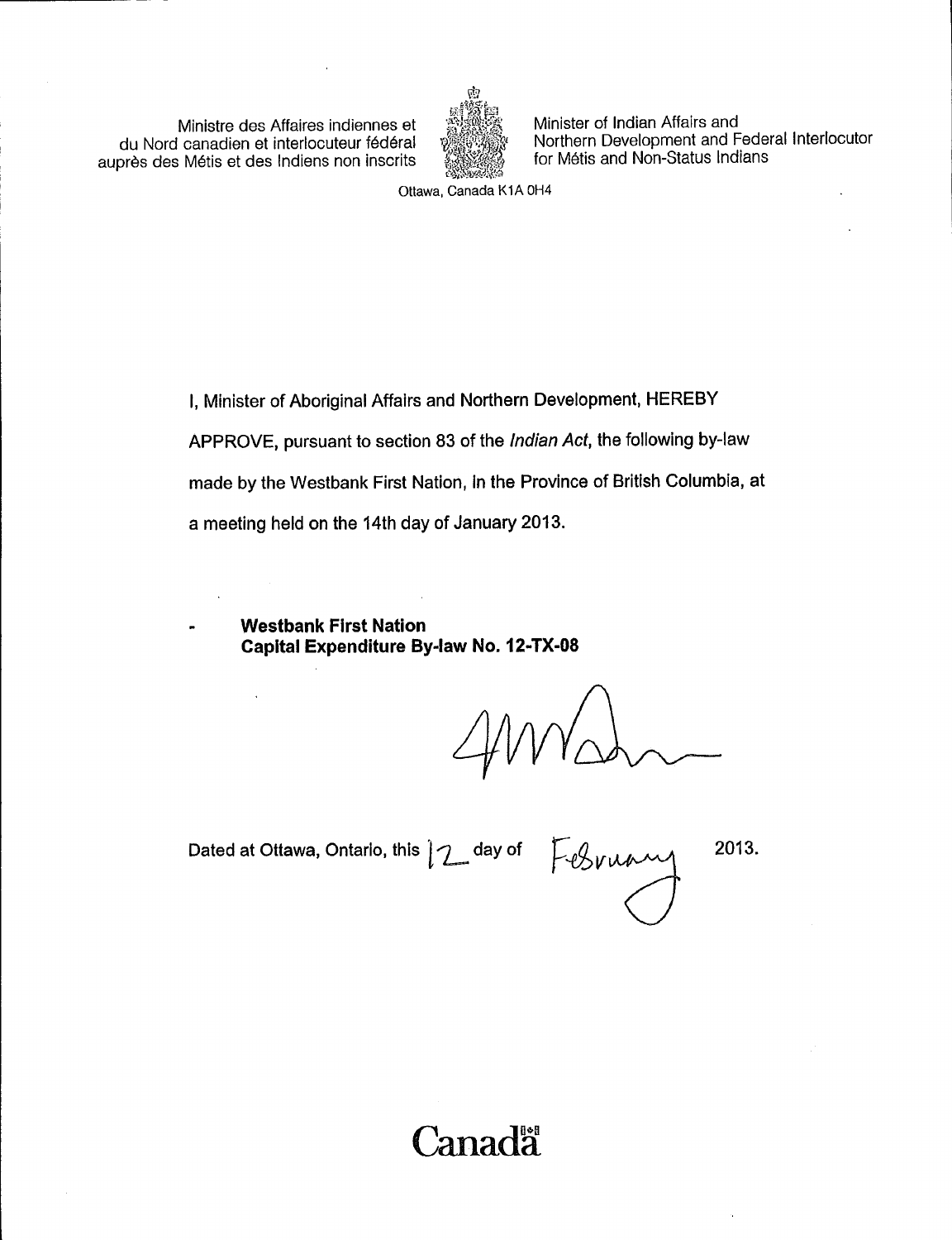### WESTBANK FIRST NATION IR No.10 LINDLEY ROAD REALIGNMENT CAPITAL EXPENDITURE BY -LAW NO. 12- TX-08

To authorize the expenditure of a maximum of One Hundred and Fifteen Thousand Dollars  $(123, 252)$  from money raised pursuant to section 83(1) of the *Indian Act*, for the purpose of completing the realignment of Lindley Road within the Tsinstikeptum Indian Reserve No. 10.

### WHEREAS:

- A. Pursuant to Section 83(1) of the *Indian Act* and the Westbank First Nation's inherent right of self-government, the Westbank First Nation has enacted the Westbank First Nation Property Taxation By-law, 95-TX-08 (the "Taxation By-law");
- B. In accordance with section 12(3)(1) of the Taxation By-law, the Westbank First Nation annually deposits Ten (10%) percent of annual gross taxes in a cumulative capital projects fund (the "Cumulative Fund") to be used from time to time for such capital projects as may be authorized by separate by -law;
- C. Pursuant to the Westbank First Nation Expenditure By -law, 1995, amended by By -law 97-TX-03 (the "Expenditure By-law"), the Westbank First Nation is authorized to expend moneys raised pursuant to the Taxation By-law for local purposes, including the provision of Local Services on Reserve and capital projects;
- D. Westbank First Nation deems it desirable and in the best interest of the community to advance funds to complete the Lindley Road Realignment on Tsinstikeptum Indian Reserve No.10.
- E. The Westbank First Nation has concluded the total cost ofrealignment of Lindley road on Tsinstikeptum Indian Reserve No. 10 to be not more than \$123, 252 as outlined in Schedule "A" to this By-law.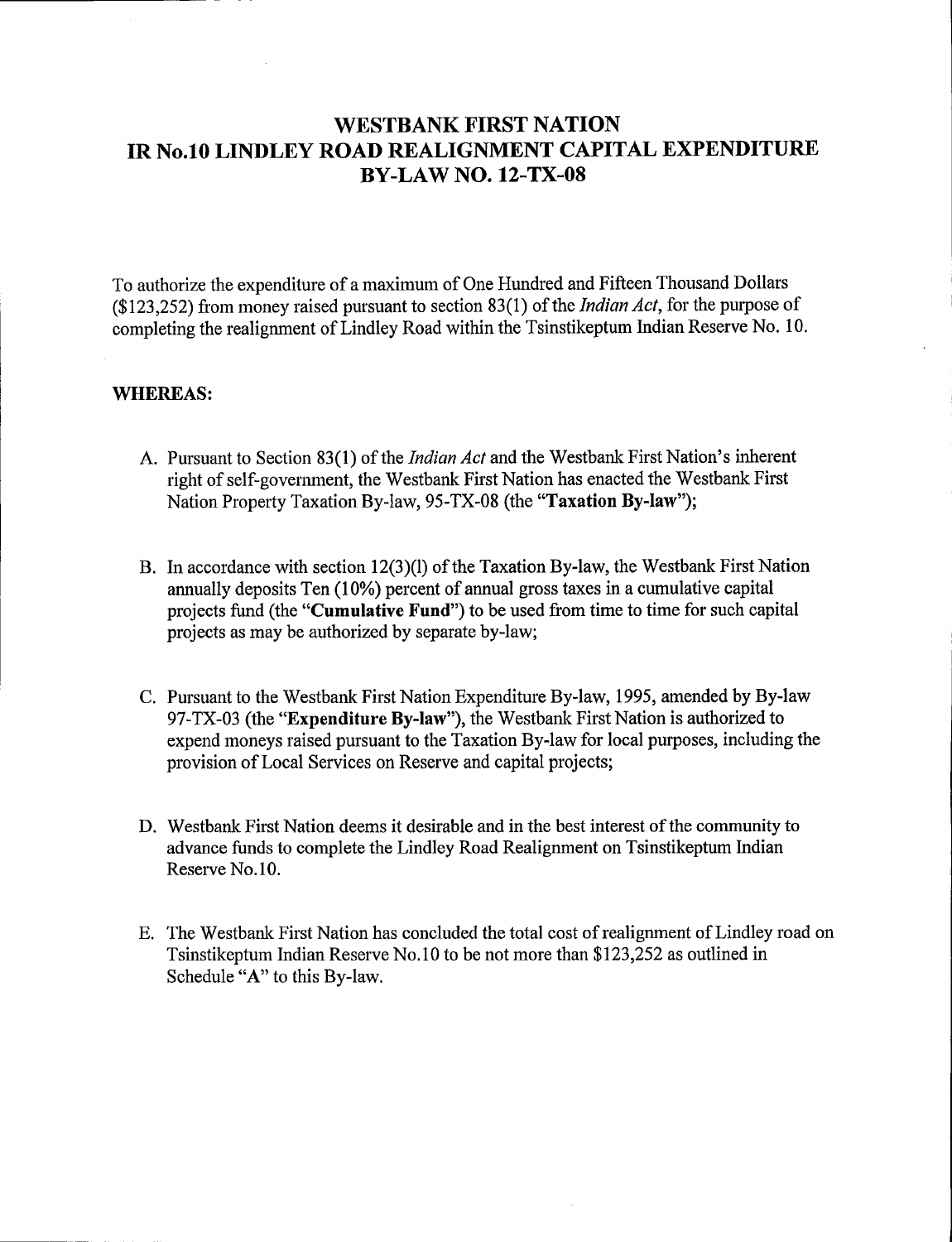NOW THEREFORE, the Council of the Westbank First Nation hereby enacts the following bylaw;

### SHORT TITLE

1. This By -law may be cited for all purposes as the IR No. 10 Lindley Road Realignment Project Capital Expenditure By-law No. 12-TX-08.

### EXPENDITURE AUTHORIZATION

- 2. The Westbank First Nation hereby acknowledges that it is in the best interests of all community and band members of the Westbank First Nation to proceed with the Lindley Road Realignment Project as summarized in Schedule " A" to this Bylaw.
- 3. The Westbank First Nation hereby approves the expenditure of not more than One Hundred and Twenty Three Thousand and Two Hundred Fifty Two (\$123,252) Dollars from the Cumulative Fund for the purposes of the Lindley Road Realignment Project (the "Project Funds").
- 4. The Westbank First Nation also authorizes the expenditure of all or <sup>a</sup> portion of the Project Funds to acquire all such lands, easements, rights-of-way, licences, permits, rights and authorities as may be required or desirable for or in connection with the IR No. 10 Lindley Road Realignment Project.
- 5. Any of the Project Funds not expended on the IR No.09 Lindley Road Realignment Project or incidental costs related thereto, will be reimbursed to and deposited in the Cumulative Fund upon completion of the IR No. 10 Lindley Road Realignment Project.
- 6. All revenue collected related to this By -law will be reimbursed to "the Cumulative Fund".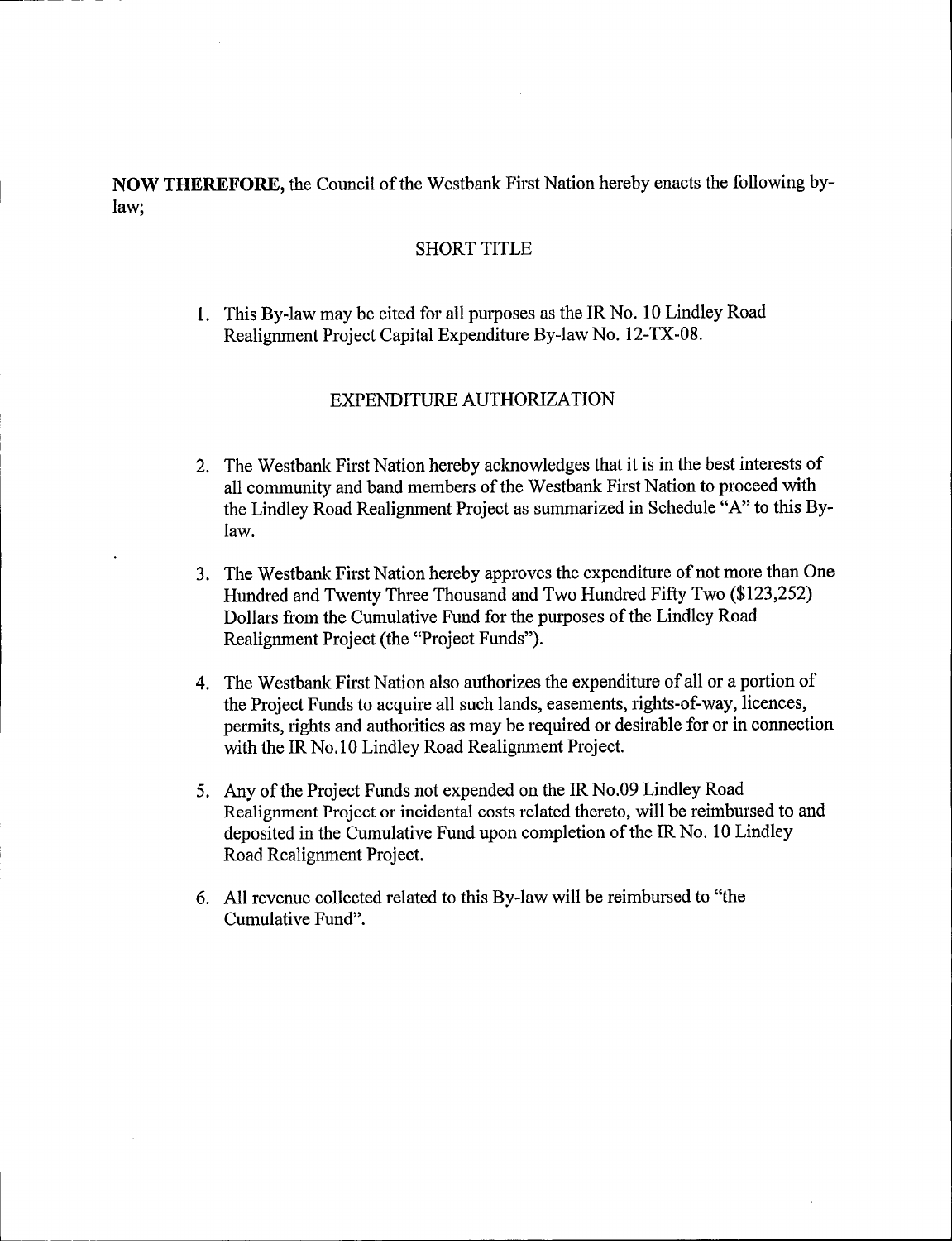<del>nen ave</del> koria bc /v8v 4é6

TEL: 250-884-4703

### **EFFECTIVE**

7. This By-law comes into full force and effect upon approval by the Minister of the Department Aboriginal Affairs Ganada and Northern Development. Conade.  $\mathcal{M}$  $\boldsymbol{\mathcal{M}}$  $\overline{\mathcal{M}}$ 

### BE IT HEREBY RESOLVED AND AGREED:

 $\mathcal{M}$ 

That this By-law, entitled the IR No. 10 Lindley Road Realignment Project WHN By-law No.12-TX-08 being read for the first, second and third and final time by the Council of the Westbank First Nation held at a duly convened meetings.

Read a first time by the Council of Westbank First Nation at a duly convened meeting held on the 17<sup>th</sup> day of December, 2012.

Exempt from a second reading pursuant to section 60.9 of the Westbank First Nation Constitution.

Read a third time, and enacted as a Westbank Law, by Council of the Westbank First Nation at a duly convened meeting held on the  $14<sup>th</sup>$  day of January, 2013.

llor Michael De Guevara

Councillor Lorrie Hogaboam

Councillor Mickey Werstuik

Councillor Christopher Derickson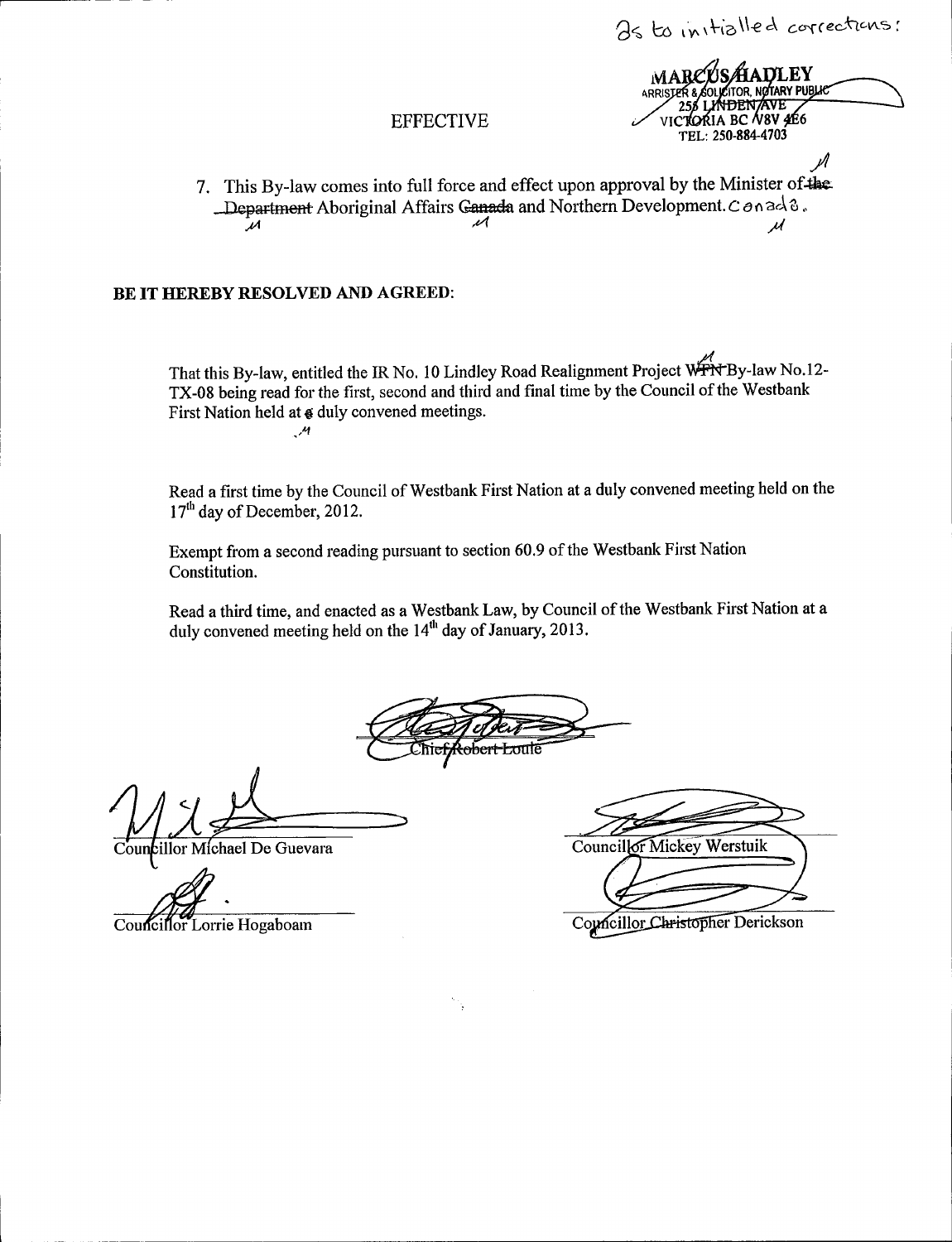# SCHEDULE "A"

| <b>BUDGET FOR PROPOSED IR NO.10 Lindley</b>                                                                                                                                                                                   | <b>COST</b>                                                           | <b>FUNDING SOURCE</b>                             |
|-------------------------------------------------------------------------------------------------------------------------------------------------------------------------------------------------------------------------------|-----------------------------------------------------------------------|---------------------------------------------------|
| <b>Road Realignment Project</b>                                                                                                                                                                                               |                                                                       |                                                   |
| Engineering – Design, Tender and Construction Costs<br>Environmental Management Plan and monitoring<br>EMP estimate (restoration works)<br>Landscape Restoration (Private Property)<br>Tender Price including 15% Contingency | 8,015.00<br>\$<br>7,637.00<br>10,050.00<br>7,000.00<br>Ф<br>90,550.00 | WFN, Local<br><b>Government Services</b><br>(LGS) |
|                                                                                                                                                                                                                               | 123,252.00                                                            | WFN, LGS                                          |
| <b>TOTAL</b>                                                                                                                                                                                                                  | \$123,252.00                                                          | WFN, LGS                                          |

 $\sim$